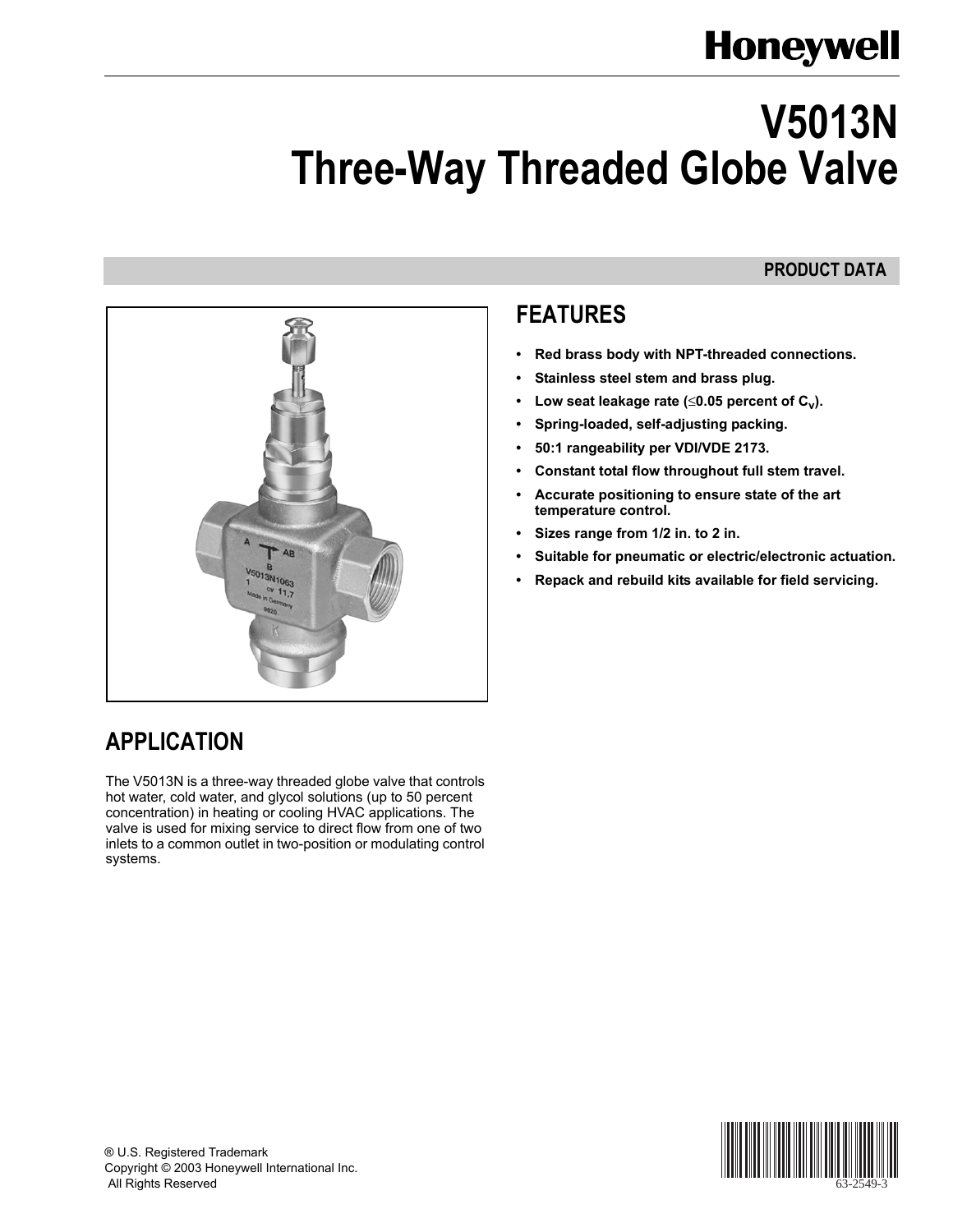## **SPECIFICATIONS**

#### *IMPORTANT*

*The specifications given in this publication do not include normal manufacturing tolerances. Therefore, an individual unit may not exactly match the listed specifications. Also, this product is tested and calibrated under closely controlled conditions and some minor differences in performance can be expected if those conditions are changed.*

#### **Models:**

V5013N Valve: Three-way mixing valve for water or glycol. NPT-threaded pipe connections. Constant total flow. Push down valve stem to close bottom (B) port.

**Dimensions:** See Fig. 1.

**Valve Sizes and Flow Capacities:** See Table 1.

**Pipe Connections:** Internally-threaded NPT connections.

#### **Seat:**

- 1/2 in.: Replaceable stainless steel (upper), replaceable brass (lower).
- 3/4 in. to 2 in.: Integral brass (upper), replaceable brass (lower).

**ANSI Body Class:** 150 psi.

**Stem:** Stainless steel.

**Plug:** Brass.

**Stroke:** 3/4 in. (20 mm).

**Approximate Leakage Rate: 0.05 percent C<sub>v</sub>.** 

**Rangeability:** 50:1 per VDI/VDE 2173.

**Body Material:** Red brass.

**Packing:** Spring-loaded, carbon fiber reinforced PTFE V-rings.

**Close-Off Pressure Ratings:** See Fig. 2 and Table 2.

#### **Pressure-Temperature Ratings:**

Water: 36°F to 248°F, 217 psi (15 bar). 248°F to 337°F, 185 psi (12.8 bar). Maximum Water Differential Pressure: 230 psid (15.8 bar).

**Maximum Differential for Quiet Water Service:** 20 psid.

#### **Valve Flow Characteristics:**

Port A-AB: Equal percentage. Port B-AB: Linear.

- NOTE: Movement of the valve stem at any point of the flow range does not significantly change the total flow rate at the AB outlet port (constant total flow).
- **Valve Design Life:** 250,000 full cycles at maximum rated temperature.

**Replacement Parts:** See Fig. 3 and Table 3.

#### **Motor and Linkage Selection:**

| <b>Electric</b>        | <b>Pneumatic</b>     |
|------------------------|----------------------|
| ML6421/ML6425          | MP953C (5 and 8 in.) |
| ML7421/ML7425          | MP953E (5 and 8 in.) |
| ML7984/ML6984          |                      |
| Modutrol IV with Q5001 |                      |
| Damper DCA with Q5020  |                      |

#### **Table 1. Valve Size and Flow Capacities.**

| Size (in.)     | Capacity $(C_v)$ |  |  |  |
|----------------|------------------|--|--|--|
| 1/2            | 2.9              |  |  |  |
|                | 4.7              |  |  |  |
| 3/4            | 7.3              |  |  |  |
|                | 11.7             |  |  |  |
| $1 - 1/4$      | 18.7             |  |  |  |
| $1 - 1/2$      | 29.3             |  |  |  |
| $\overline{2}$ | 46.8             |  |  |  |

### **ORDERING INFORMATION**

When purchasing replacement and modernization products from your TRADELINE® wholesaler or distributor, refer to the TRADELINEÆ Catalog or price sheets for complete ordering number.

If you have additional questions, need further information, or would like to comment on our products or services, please write or phone:

- **1.** Your local Honeywell Automation and Control Products Sales Office (check white pages of your phone directory).
- **2.** Honeywell Customer Care
	- 1885 Douglas Drive North
	- Minneapolis, Minnesota 55422-4386

In Canada—Honeywell Limited/Honeywell Limitée, 35 Dynamic Drive, Scarborough, Ontario M1V 4Z9.

International Sales and Service Offices in all principal cities of the world. Manufacturing in Australia, Canada, Finland, France, Germany, Japan, Mexico, Netherlands, Spain, Taiwan, United Kingdom, U.S.A.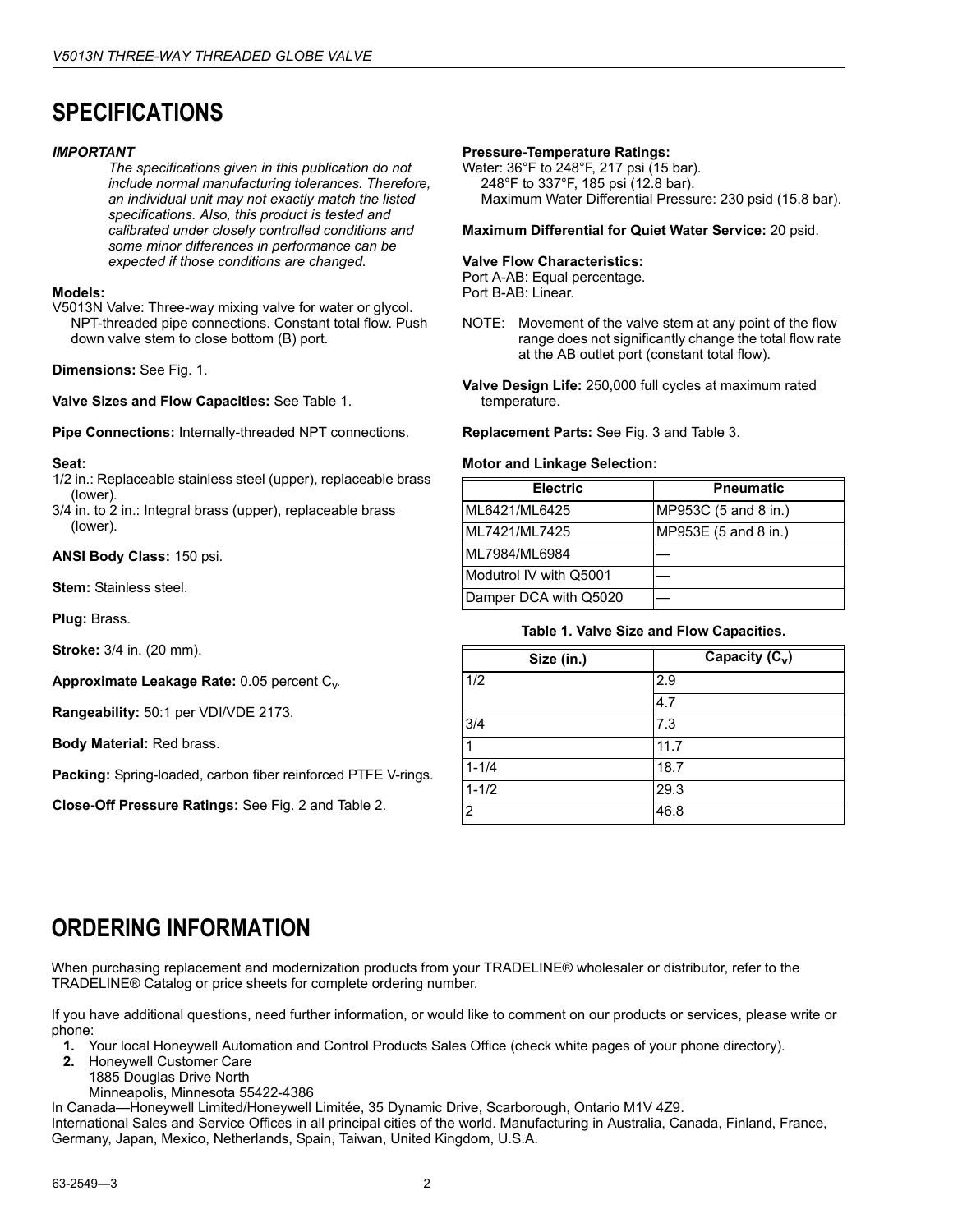

a Y<sub>2</sub> WITH STEM EXTENSION FOR MP953C, E (8 IN. ONLY) M17379A

#### **Fig. 1. V5013N body dimensions in in. (mm).**

#### **Table 2. Close-off Ratings (psid) for V5013N Valves with Electric/Electronic Actuators and Q5001 Linkages.**

|                       | Mod IV Motor with Q5001 Linkages |                  |                  | ML6421A, ML7421A | <b>ML6425, ML7425</b><br>ML6420, ML7420 | ML7984, ML6874   |
|-----------------------|----------------------------------|------------------|------------------|------------------|-----------------------------------------|------------------|
| Valve Size (NPT)      | 320 lb                           | 160 lb           | 80 lb            | 405 lb           | 135 lb                                  | 160 lb           |
| 1/2 in. $(C_v = 2.9)$ |                                  | 230 <sup>a</sup> | 230 <sup>a</sup> |                  | 230 <sup>a</sup>                        | 230 <sup>a</sup> |
| 1/2 in. $(C_v = 4.7)$ |                                  | 230 <sup>a</sup> | 230 <sup>a</sup> |                  | 230 <sup>a</sup>                        | 230 <sup>a</sup> |
| 3/4                   |                                  | 230 <sup>a</sup> | 131              |                  | 230 <sup>a</sup>                        | 230 <sup>a</sup> |
| $\mathbf 1$           | 230 <sup>a</sup>                 | 196              | 91               | 230 <sup>a</sup> | 163                                     | 196              |
| $1 - 1/4$             | 230 <sup>a</sup>                 | 126              | 57               | 230 <sup>a</sup> | 104                                     | 126              |
| $1 - 1/2$             | 173                              | 81               | 36               | 221              | 67                                      | 81               |
| <sup>2</sup>          | 98                               | 46               | 19               | 126              | 37                                      | 46               |

a Pressure limited by fluid temperature; see valve temperature/pressure ratings.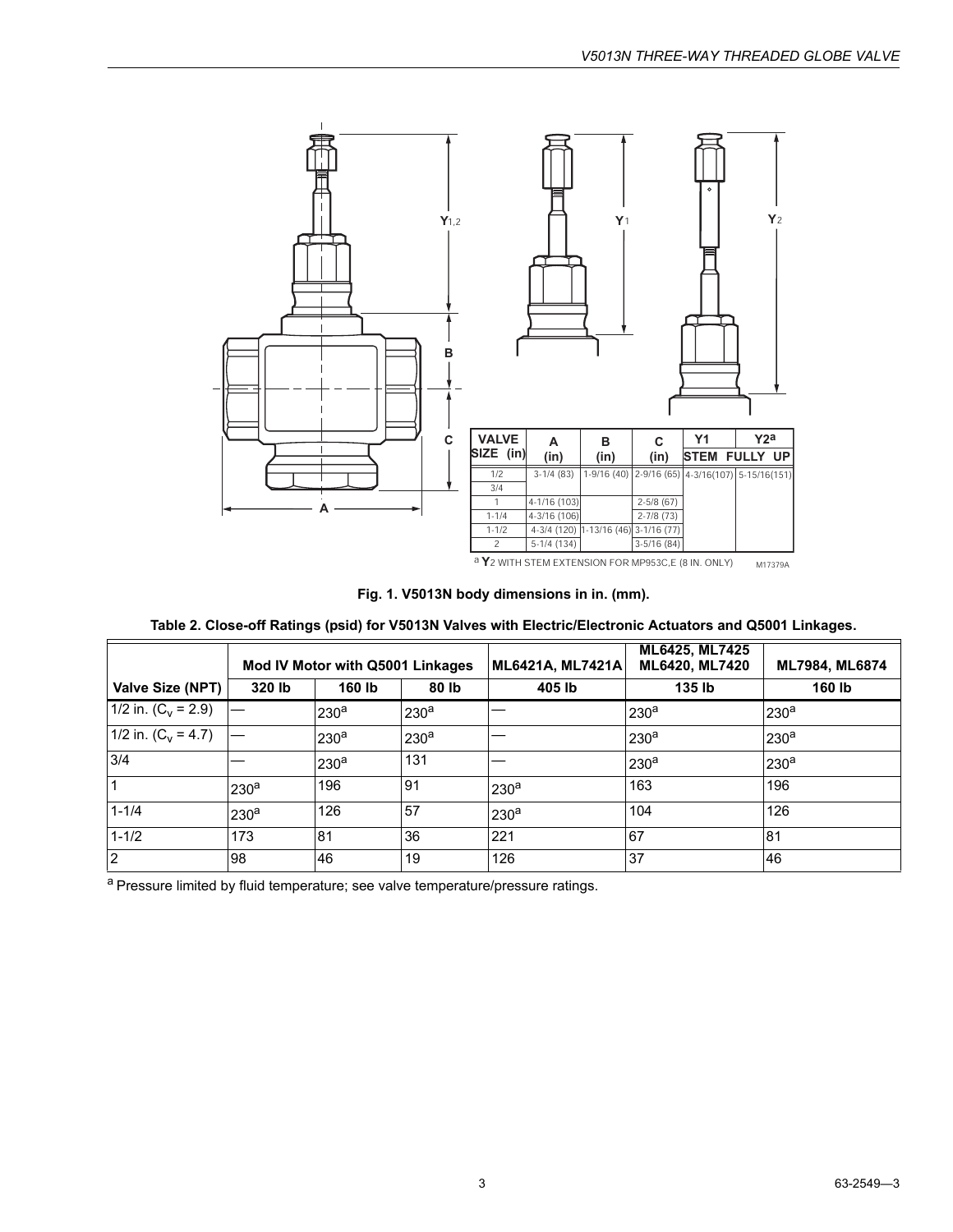



**Fig. 2. Close-off ratings at various control air pressures for V5013N Valves and MP953 Pneumatic Actuators.**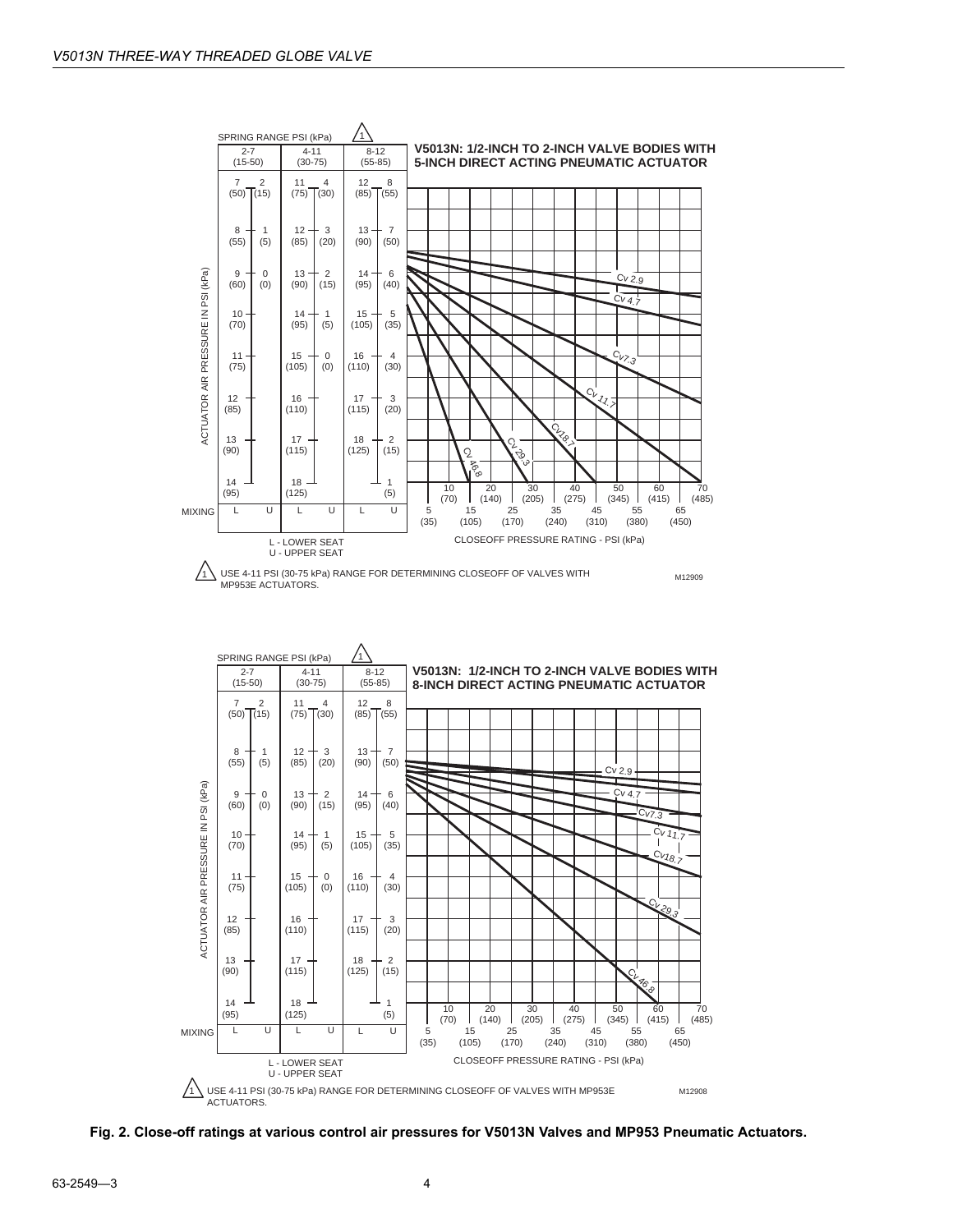

**Fig. 2. Close-off ratings at various control air pressures for V5013N Valves and MP953 Pneumatic Actuators. (continued)**

| Valve OS No. | NPT Size (in.) | <b>Flow Capacity</b><br>$(C_v)$ | <b>Stem Diameter</b><br>(in.) | Repack Kit (Part)<br>No.) | <b>Rebuild Kit</b><br>(Part No.) | <b>Stem Button</b><br>(Part No.) |
|--------------|----------------|---------------------------------|-------------------------------|---------------------------|----------------------------------|----------------------------------|
| V5013N1030   | 1/2            | 2.9                             | 1/4                           | 10901786A                 | l0901759A                        | 0901116A <sup>a</sup>            |
| V5013N1048   |                | 4.7                             |                               |                           | 10901760A                        |                                  |
| V5013N1055   | 3/4            | 7.3                             |                               |                           | 0901761A                         |                                  |
| V5013N1063   |                | 11.7                            |                               |                           | 0901762A                         |                                  |
| V5013N1071   | $1 - 1/4$      | 18.7                            |                               |                           | 0901763A                         |                                  |
| V5013N1089   | $1 - 1/2$      | 29.3                            | 3/8                           | 0901787A                  | 0901764A                         |                                  |
| V5013N1097   | 2              | 46.8                            |                               |                           | l0901765A                        |                                  |

**Table 3. V5013N Replacement Parts.**

aEach 0901116A contains 10 stem buttons.

NOTE: 32003941-001 Seat Removal Tool required to rebuild 1/2 in. valves. Other sizes do not require this tool.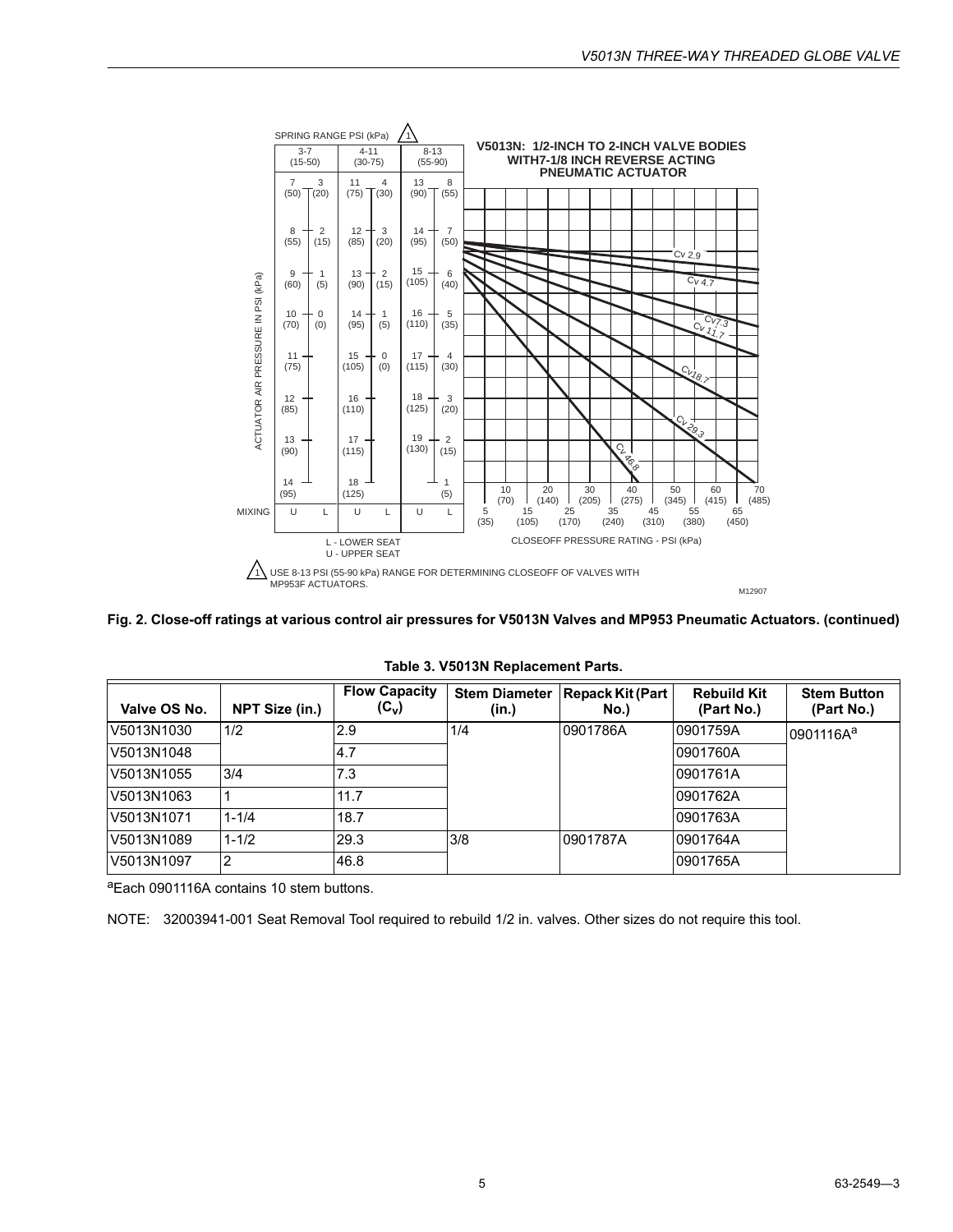#### **V5013N THREE-WAY GLOBE VALVES**



2\INCLUDED IN REBUILD KIT. THE MILL ON M12871A

**Fig. 3. V5013N replacement parts.**

### **INSTALLATION**

#### **When Installing this Product...**

- **1.** Read these instructions carefully. Failure to follow them could damage the product or cause a hazardous condition.
- **2.** Check the ratings given in the instructions and on the product to make sure the product is suitable for your application.
- **3.** Installer must be a trained, experienced service technician.
- **4.** After installation is complete, check out product operation as provided in these instructions.

#### *IMPORTANT*

- *1. Do not lift the valve by holding the stem.*
- *2. Do not mount the valve with the stem pointed lower than horizontal.*
- *3. Mount the valve with the flow arrow pointed in the direction of flow through the valve.*
- *4. Mount the valve between aligned pipes. Mounting the valve on pipes that are not aligned causes leakage at the valve to pipe connection.*
- *5. Ensure complete engagement on pipe to valve body threads.*
- *6. Hold the valve body with a clamp or pipe wrench on the hexagonal fitting nearest the pipe to prevent damage to the valve body while mounting on the pipe. Refer to Fig. 7.*
- *7. Be sure to allow enough room for installation and service. Clearance for valve installation is dependent on the actuator size and valve pipe size.*

#### **Location**

Select a location where the valve, linkage (if used), and actuator to be used are within the appropriate ambient pressure and temperature ratings.

Leave sufficient clearance above the valve to accommodate actuator installation and room for servicing the valve body. (Completely install the valve body in the pipe line before installing the actuator and linkage.)

When selecting a location for the valve, consider actuator mounting restrictions. Modutrol IV<sup>™</sup> Motors require crankshafts to be mounted horizontally.

### **Mounting**

The preferred mounting position of the valve is with the stem vertical. Do not mount the valve with the stem more than 90 degrees from the vertical (pointing lower than horizontal). Scale and foreign material can collect and can score the stem and cause packing leakage. Protect the stem from damage due to bending or scratching.

#### **Piping Hookups**

All piping must comply with local codes and ordinances. Refer to Fig. 4 through 6 for typical piping hookups.



**Fig. 4. Typical V5013N mixing valve with constant volume through coil.**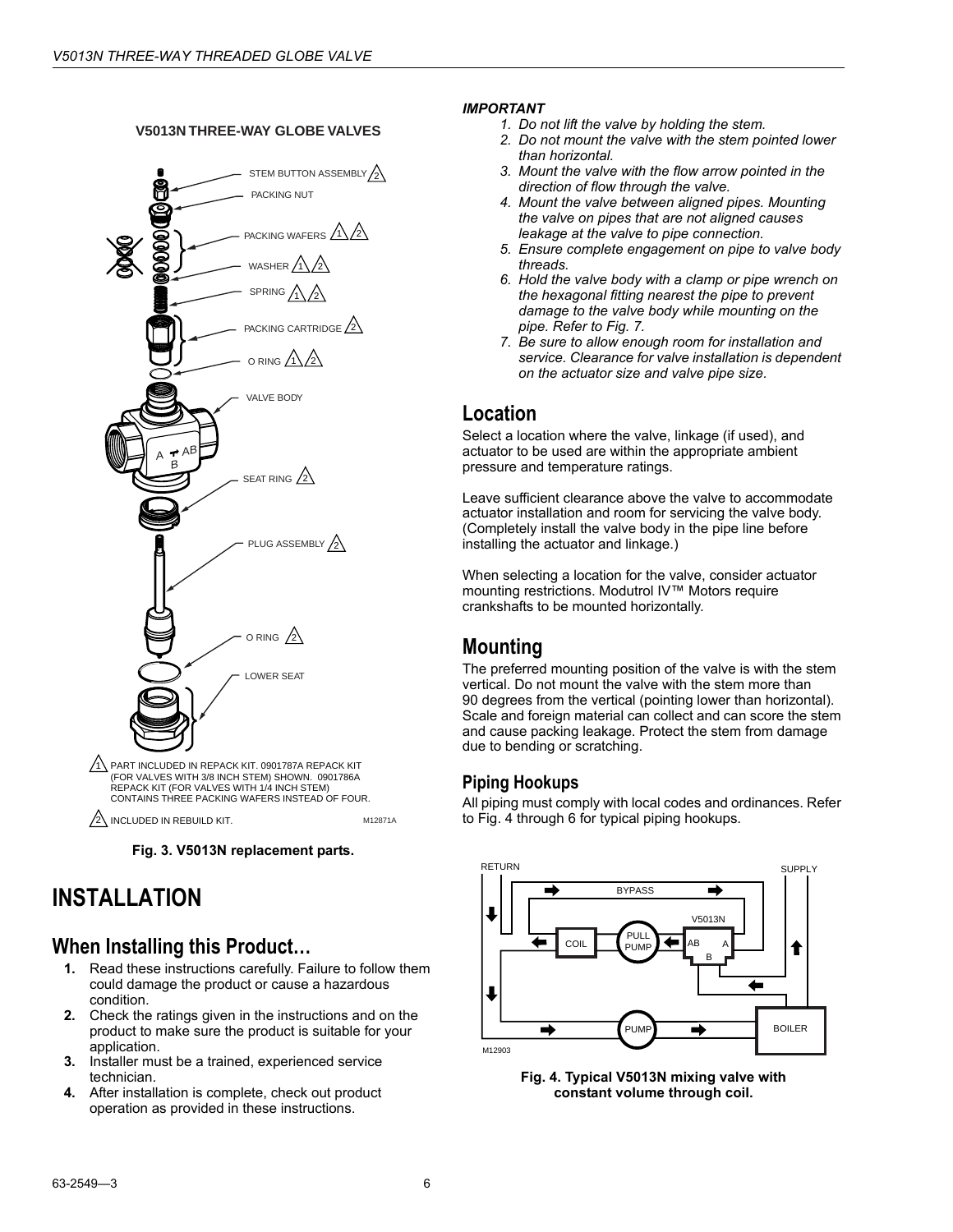

**Fig. 5. Single zone bypass for reset control.**



**Fig. 6. Three-way mixing valve operation with coil bypass.** 

NOTE: Three-way valves maintain constant flow in piping. As temperature requirements change, volume of fluid varies in the coil.

#### **Threaded Valve Bodies**

Threading on threaded bodies conform to NPT.

#### *IMPORTANT*

- *1. Before installing linkage and actuator, make sure that the valve stem operates freely. Impaired stem operation can indicate that the body was twisted or the stem was bent. Either of these conditions can require valve replacement.*
- *2. Align the pipes squarely with the valve at each end connection.*
- *3. If the pipes are forced into the valve, the body can become twisted and improper seating can result.*
- *4. Apply pipe dope sparingly.*
- *5. Be careful to prevent pipe debris, such as chips and scale, from entering the piping because this material can lodge in the seat and prevent proper closing.*

NOTES:

- Threading on threaded bodies conform to NPT.
- Installing a strainer is strongly recommended.

Refer to Fig. 7 for valve pipe sizes and thread lengths. Fig. 7 also shows two effective methods of holding the valve and pipe when attaching it. The valve will not function properly if twisted or squeezed during installation.

Refer to installation information furnished with the linkage and motor when installing these controls.



**Fig. 7. Installing valves with threaded connections.**